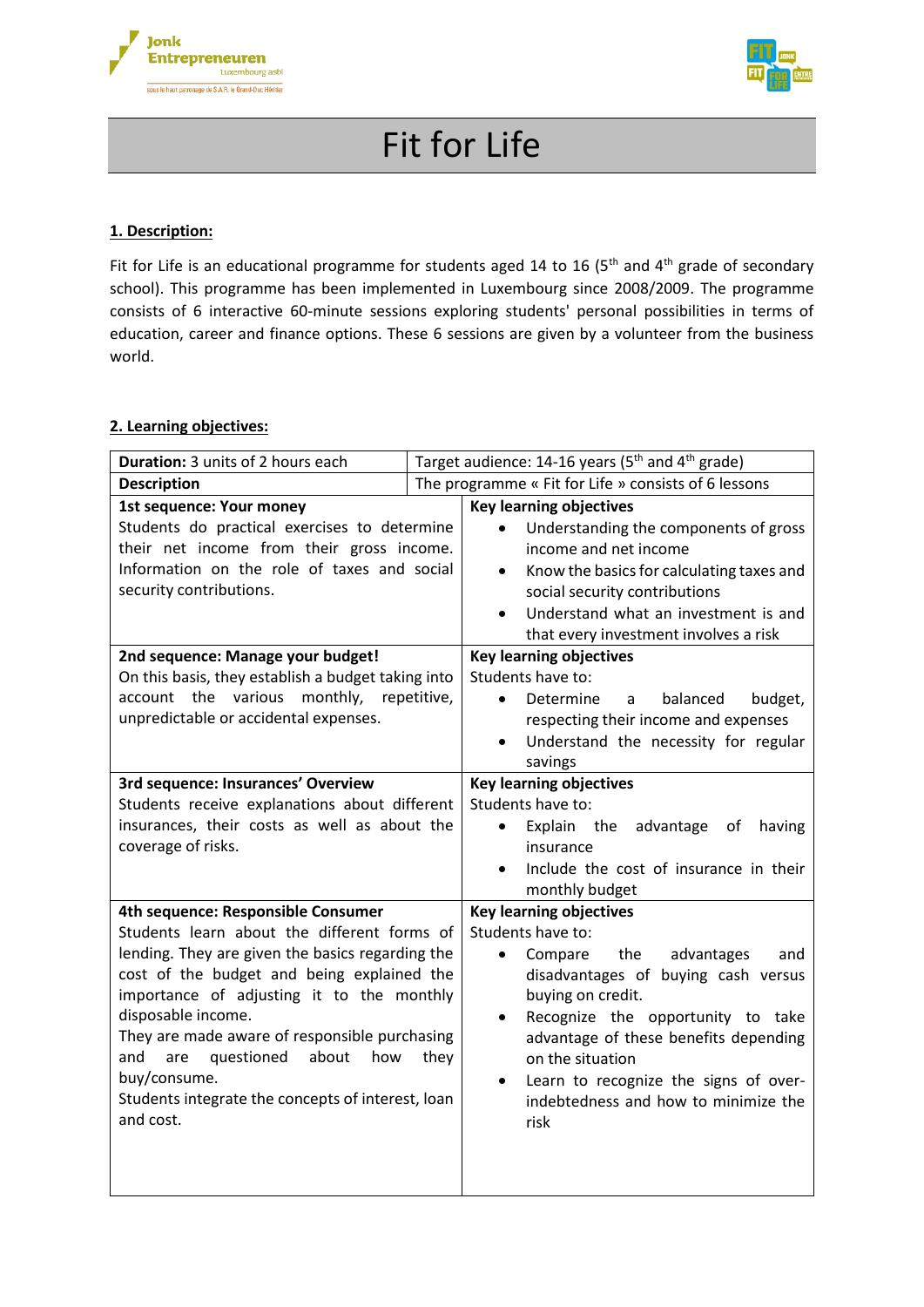



| 5 <sup>th</sup> sequence: Mirror, mirror, on the wall | <b>Key learning objectives</b>                     |
|-------------------------------------------------------|----------------------------------------------------|
| Students will study their skills, interests and       | Students have to:                                  |
| values as well as the business world. This will       | Determine their skills, interests and<br>$\bullet$ |
| help them make better decisions about their           | values.                                            |
| education, career and personal finances.              | • Target the potentially right job for them        |
| 6 <sup>th</sup> sequence: The choice is yours         | <b>Key learning objectives</b>                     |
| Students will think about all aspects of the          | Students have to:                                  |
| problem when they are called upon to make an          | Understand<br>the<br>importance<br>0t<br>$\bullet$ |
| important decision. To do this, they follow a six-    | thoughtful decision-making                         |
| step decision-making process.                         | Apply this process in their decision<br>$\bullet$  |
|                                                       | making regarding education and work                |

#### **3. Learning process:**

| <b>Concepts</b>                                                                                              | <b>Skills</b>                                                            |
|--------------------------------------------------------------------------------------------------------------|--------------------------------------------------------------------------|
| Competencies<br>Areas of interest                                                                            | Find out about your abilities and interests                              |
| Values<br>Employment                                                                                         | Understanding the classification of the labour<br>market into categories |
| Decision-making process<br>The choice of success<br><b>Budget</b>                                            | Recognize opportunities for choice                                       |
| Income<br><b>Expenses</b>                                                                                    | Making decisions                                                         |
| <b>Taxation</b><br>Social security contributions<br>Over-indebtedness<br>Purchase on credit<br>Cash purchase | Analyse and understand the consequences to<br>improve performance        |
|                                                                                                              | Understand the calculation of salaries, taxes and<br>social security     |
| The risks                                                                                                    | Manage a budget                                                          |
|                                                                                                              | To be able to choose between necessary and<br>convenient expenses        |
|                                                                                                              | Understand the cost and risk of buying on credit                         |
|                                                                                                              | Make students aware of the risk of over-<br>indebtedness                 |
|                                                                                                              | Understanding and insuring against risks                                 |